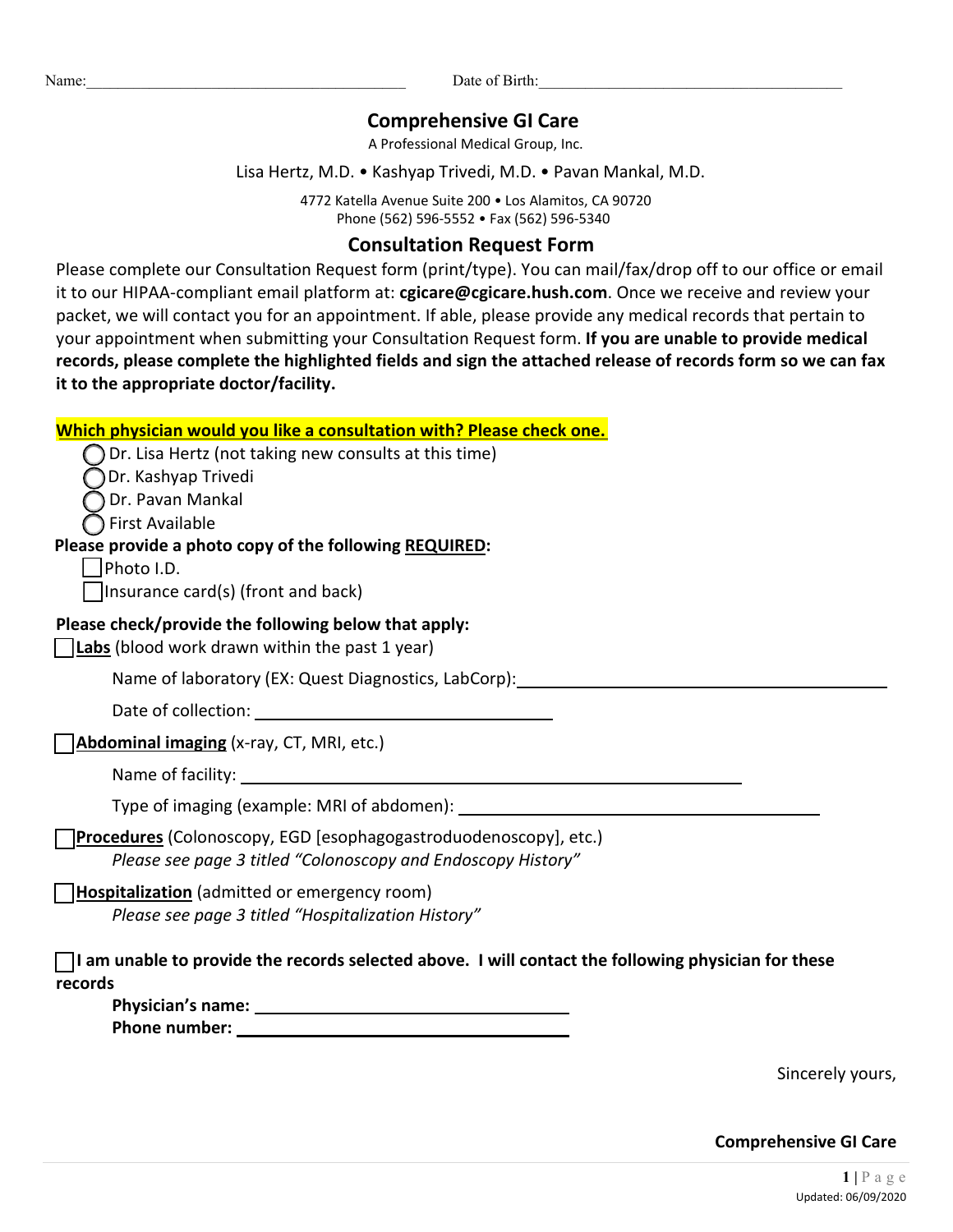Name: The contract of Birth:  $\Box$  Date of Birth:



# **Comprehensive GI Care**

A Professional Medical Group, Inc. 4772 Katella Avenue Suite 200 • Los Alamitos, CA 90720 Phone (562) 596‐5552 • Fax (562) 596‐5340

# **REASON FOR CONSULTATION:** \_\_\_\_\_\_\_\_\_\_\_\_\_\_\_\_\_\_\_\_\_\_\_\_\_\_\_\_\_\_\_\_\_\_\_\_\_\_\_\_\_\_\_\_\_\_\_\_\_\_\_\_\_\_\_\_\_

# **MEDICAL HISTORY:**

*Please check any medical problems that you have or have had in the past:*

| $\Box$ Anemia                                                           | $\Box$ Diverticulosis                      | $\Box$ Inflammatory bowel disease      |  |  |  |
|-------------------------------------------------------------------------|--------------------------------------------|----------------------------------------|--|--|--|
| $\Box$ Arthritis                                                        | $\Box$ COPD / Emphysema                    | $\Box$ Ulcerative colitis              |  |  |  |
| $\Box$ Asthma                                                           | $\Box$ Fatty liver                         | $\Box$ Crohn's disease                 |  |  |  |
| □ Gastroesophageal reflux                                               | $\Box$ Heart disease / Heart attack        | $\Box$ Irregular heartbeat (e.g. Afib) |  |  |  |
| $\Box$ Barrett's esophagus                                              | $\Box$ Hemorrhoids                         | $\Box$ Joint replacement               |  |  |  |
| $\Box$ Blood transfusion                                                | $\Box$ Hepatitis (Hepatitis A, B and/or C) | $\Box$ Obesity                         |  |  |  |
| $\Box$ Cancer (Where?                                                   | $\Box$ Hiatal hernia                       | $\Box$ Pacemaker                       |  |  |  |
| $\Box$ Chronic pain                                                     | $\Box$ Hypothyroidism                      | $\Box$ Pancreatitis                    |  |  |  |
| $\Box$ Cirrhosis of liver                                               | $\Box$ Hypertension/High blood pressure    | $\Box$ Sleep Apnea                     |  |  |  |
| $\Box$ Colon polyps                                                     |                                            | $\Box$ Stroke                          |  |  |  |
| $\Box$ Diabetes                                                         |                                            | $\Box$ Ulcer disease                   |  |  |  |
| Please list any additional significant medical problems not noted above |                                            |                                        |  |  |  |

| ັ |  |
|---|--|

# **MEDICATION LIST:**

Please list all medications & supplements, **including herbs, vitamins, injections, etc.** that you take. List everything even if you take it only occasionally. Please don't forget weekly or monthly meds. If not enough space, please attach list.

| <b>NAME</b>             | <b>DOSE</b> | <b>FREQUENCY</b>    | <b>NAME</b>             | <b>DOSE</b> | <b>FREQUENCY</b>    |
|-------------------------|-------------|---------------------|-------------------------|-------------|---------------------|
| <b>EX: Atorvastatin</b> | 40 mg       | 1 tablet once a day | <b>EX: Atorvastatin</b> | 40 mg       | 1 tablet once a day |
|                         |             |                     |                         |             |                     |
|                         |             |                     |                         |             |                     |
|                         |             |                     |                         |             |                     |
|                         |             |                     |                         |             |                     |
|                         |             |                     |                         |             |                     |
|                         |             |                     |                         |             |                     |
|                         |             |                     |                         |             |                     |
|                         |             |                     |                         |             |                     |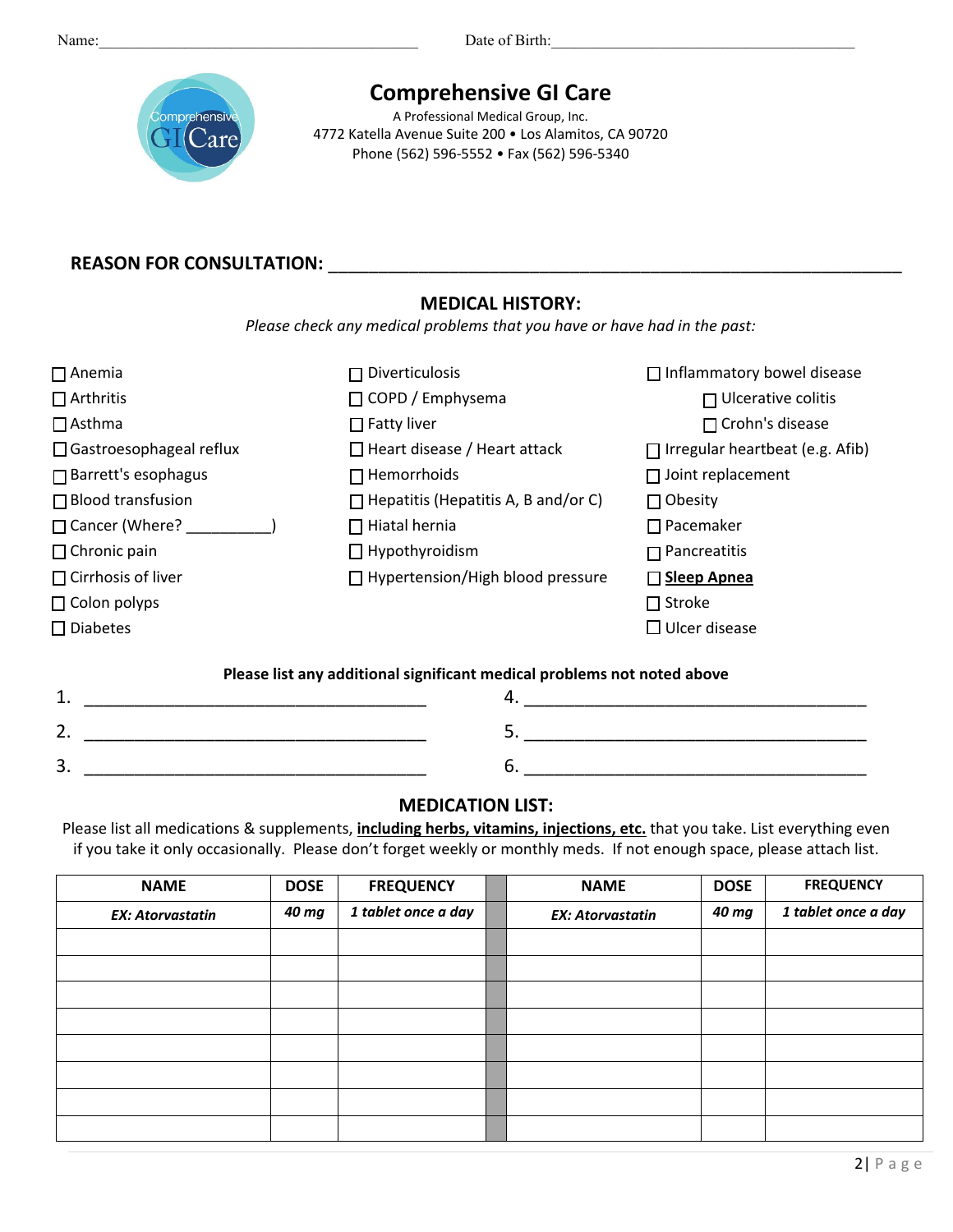Name: The contract of Birth:  $\Box$  Date of Birth:

# **ALLERGIES:**

Please list any allergies you have to medications and the reaction that you have. Also list any other allergies below, such as, gluten, grass, shellfish, etc. If the lines below do not provide enough space, please attach a list.

| <b>NAME</b> | <b>REACTION</b> | <b>NAME</b> | <b>REACTION</b> |
|-------------|-----------------|-------------|-----------------|
|             |                 |             |                 |
|             |                 |             |                 |
|             |                 |             |                 |
|             |                 |             |                 |

### **SURGICAL HISTORY:**

Please list any surgeries starting from the most recent. If the lines below do not provide enough space, please a attach list.

| <b>DATE</b>        | <b>FACILITY WHERE SURGERY PERFORMED</b> | <b>SURGERY</b>               |
|--------------------|-----------------------------------------|------------------------------|
| <b>EX: 01/XXXX</b> | <b>Los Alamitos Medical Center</b>      | Laparoscopic cholecystectomy |
|                    |                                         |                              |
|                    |                                         |                              |
|                    |                                         |                              |
|                    |                                         |                              |
|                    |                                         |                              |
|                    |                                         |                              |

### **HOSPITALIZATION HISTORY:**

Please list any hospitalizations, **INCLUDING INPATIENT STAYS AND EMERGENCY ROOM VISITS**, starting from the most recent. If the lines below do not provide enough space, please attach a list

| <b>DATE</b>        | <b>HOSPITAL NAME</b>             | <b>REASON FOR HOSPITALIZATION/ER VISIT</b> |
|--------------------|----------------------------------|--------------------------------------------|
| <b>EX: 01/XXXX</b> | <b>Long Beach Medical Center</b> | <b>Abdominal pain (admitted)</b>           |
|                    |                                  |                                            |
|                    |                                  |                                            |
|                    |                                  |                                            |
|                    |                                  |                                            |
|                    |                                  |                                            |
|                    |                                  |                                            |

# **COLONOSCOPY AND ENDOSCOPY HISTORY:**

Please list all colonoscopies, upper endoscopies (EGD), and flexible sigmoidoscopies from the most recent. If the lines below do not provide enough space, please attach a list.

| <b>DATE</b>        | <b>PROCEDURE TYPE</b>            | PROVIDER AND LOCATION OF FACILITY       |
|--------------------|----------------------------------|-----------------------------------------|
| <b>EX: 01/XXXX</b> | <b>Endoscopy and Colonoscopy</b> | Dr. Smith - Long Beach Endoscopy Center |
|                    |                                  |                                         |
|                    |                                  |                                         |
|                    |                                  |                                         |
|                    |                                  |                                         |
|                    |                                  |                                         |
|                    |                                  |                                         |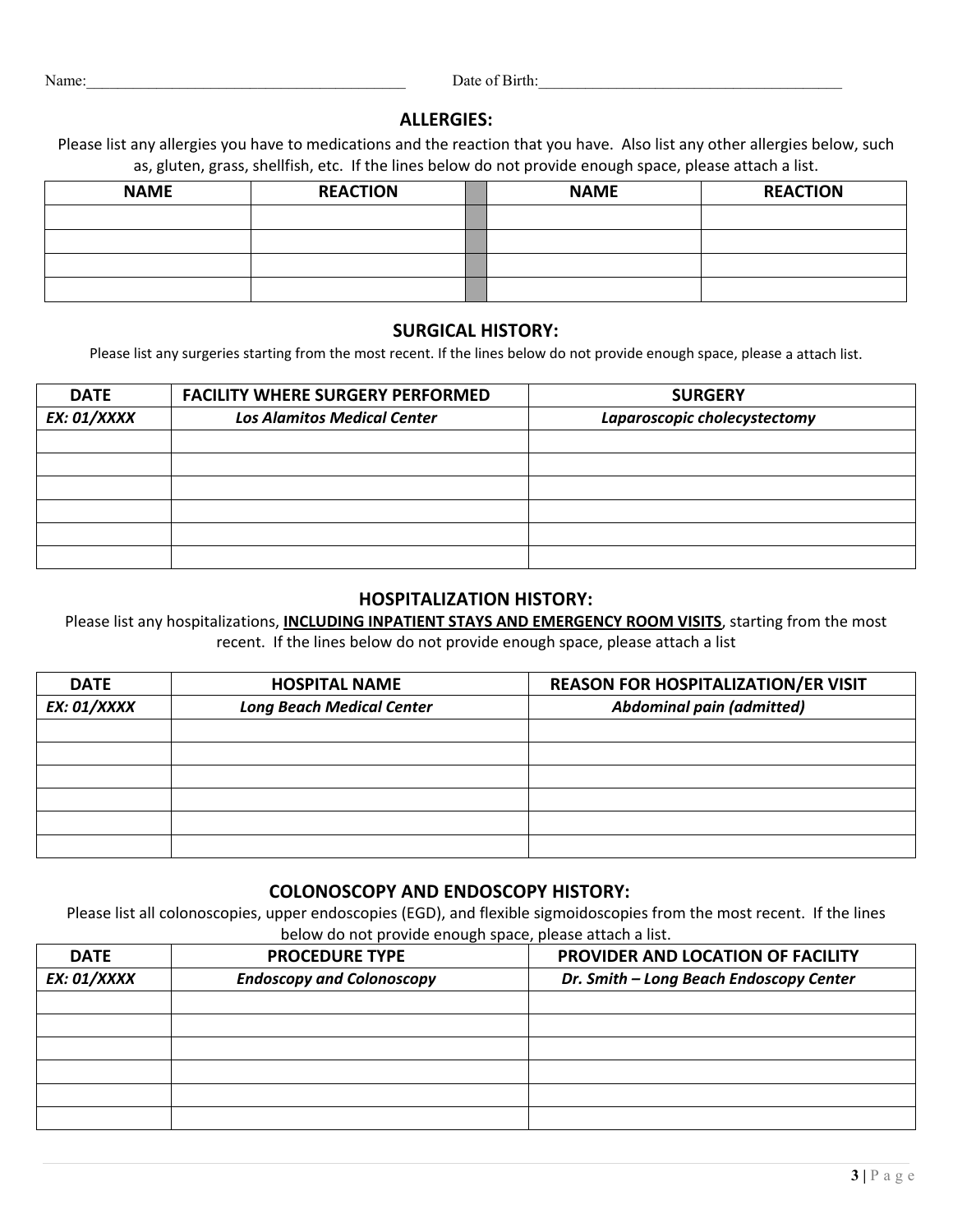## **FAMILY HISTORY:**

Check below the problems that your family members have had. State the age when they had the problem if you know it.

I was adopted so I do not know my family history.

| <b>MEMBERS</b>                      | <b>HEPATITIS</b><br>B | <b>HEPATITIS</b><br>C | <b>CIRRHOSIS</b> | <b>ULCERATIVE</b><br><b>COLITIS</b> | <b>CROHN'S</b><br><b>DISEASE</b> | <b>ULCER</b><br><b>DISEASE</b> | <b>GALLSTONES</b> | COLON<br><b>POLYPS</b> | <b>ESOPHAGEAL</b><br><b>CANCER</b> | <b>STOMACH</b><br><b>CANCER</b> | COLON<br><b>CANCER</b> |
|-------------------------------------|-----------------------|-----------------------|------------------|-------------------------------------|----------------------------------|--------------------------------|-------------------|------------------------|------------------------------------|---------------------------------|------------------------|
| <b>MOTHER</b>                       |                       |                       |                  |                                     |                                  |                                |                   |                        |                                    |                                 |                        |
| <b>FATHER</b>                       |                       |                       |                  |                                     |                                  |                                |                   |                        |                                    |                                 |                        |
| SIBLINGS                            |                       |                       |                  |                                     |                                  |                                |                   |                        |                                    |                                 |                        |
| CHILDREN                            |                       |                       |                  |                                     |                                  |                                |                   |                        |                                    |                                 |                        |
| MATERNAL<br>GRAND-<br><b>MOTHER</b> |                       |                       |                  |                                     |                                  |                                |                   |                        |                                    |                                 |                        |
| MATERNAL<br>GRAND-<br><b>FATHER</b> |                       |                       |                  |                                     |                                  |                                |                   |                        |                                    |                                 |                        |
| PATERNAL<br>GRAND-<br><b>MOTHER</b> |                       |                       |                  |                                     |                                  |                                |                   |                        |                                    |                                 |                        |
| PATERNAL<br>GRAND-<br>FATHER        |                       |                       |                  |                                     |                                  |                                |                   |                        |                                    |                                 |                        |
| MATERNAL<br><b>AUNT</b>             |                       |                       |                  |                                     |                                  |                                |                   |                        |                                    |                                 |                        |
| MATERNAL<br><b>UNCLE</b>            |                       |                       |                  |                                     |                                  |                                |                   |                        |                                    |                                 |                        |
| PATERNAL<br>AUNT                    |                       |                       |                  |                                     |                                  |                                |                   |                        |                                    |                                 |                        |
| PATERNAL<br><b>UNCLE</b>            |                       |                       |                  |                                     |                                  |                                |                   |                        |                                    |                                 |                        |

### **COMMENTS/OTHER FAMILY HISTORY:**

Do you currently smoke?  $\bigcirc$  Y /  $\bigcirc$  N If yes, how much? Are you ready to quit smoking?  $\bigcap Y / \bigcap N$ Have you ever smoked?  $\bigcirc$  Y /  $\bigcirc$  N If yes, what year did you quit? \_\_\_\_\_\_\_

## **SOCIAL HISTORY:**

How many alcoholic beverages do you consumer per week? \_\_\_\_\_\_\_\_\_\_\_\_\_\_\_\_\_\_\_\_\_\_\_\_\_\_\_\_\_\_\_\_\_\_\_\_\_\_

 $M$ arital status: $\bigcirc$ Single $\bigcirc$ Married $\bigcirc$ Widowed  $\bigcap$  Significant other  $\bigcirc$  Other: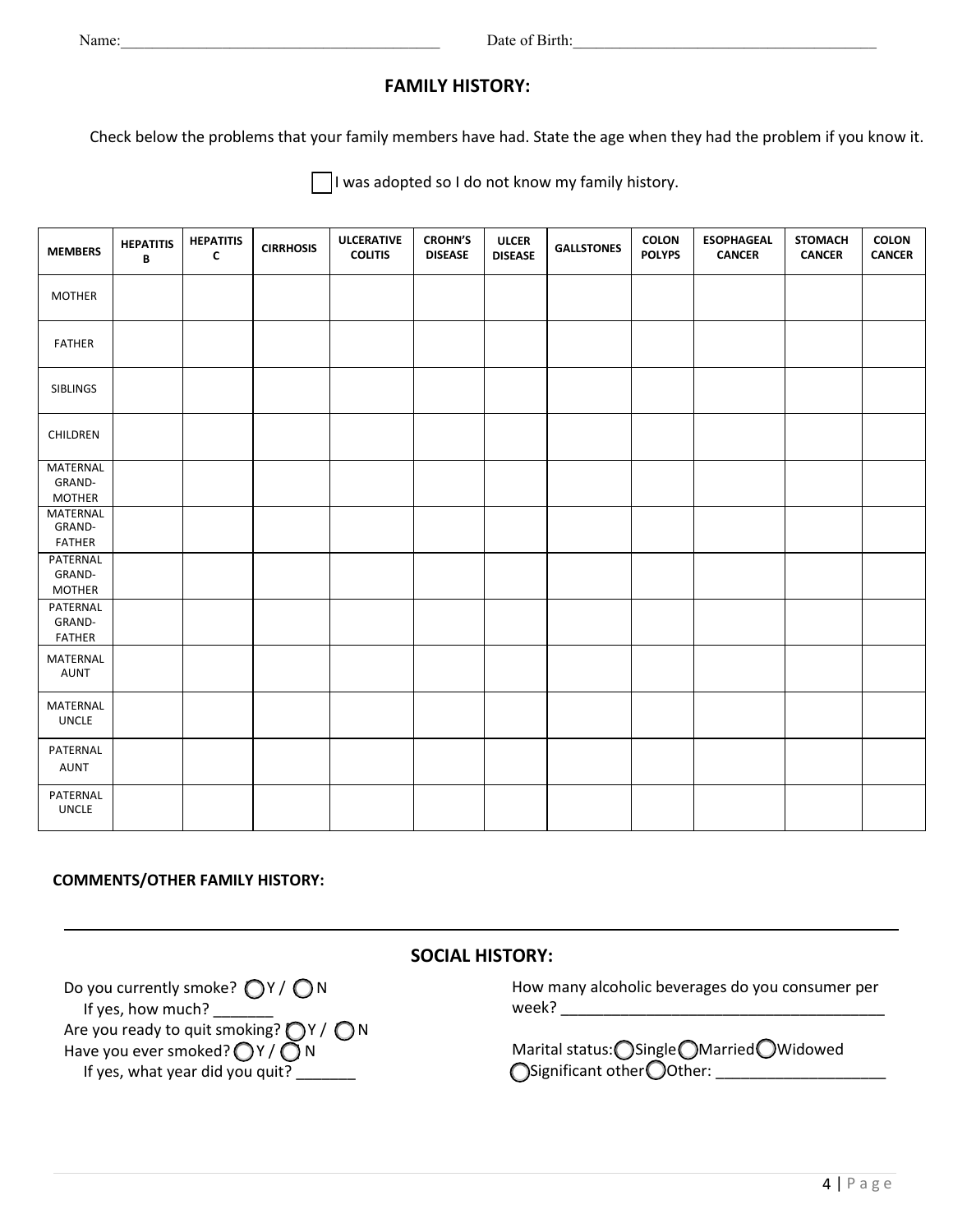# **REVIEW OF SYSTEMS (PLEASE CHECK IF APPLICABLE TO YOU)**

| <b>GENERAL:</b>                                                                                                                                                                          |                                                                                                                                                                                                         |
|------------------------------------------------------------------------------------------------------------------------------------------------------------------------------------------|---------------------------------------------------------------------------------------------------------------------------------------------------------------------------------------------------------|
| Decreased appetite<br>Fevers/night sweats<br>Weight gain<br>Weight loss                                                                                                                  | Stool consistency (please check the following that apply to you:                                                                                                                                        |
| Fatigue/weakness                                                                                                                                                                         | <b>Bristol stool chart</b>                                                                                                                                                                              |
| Do you require antibiotics prior to dental work?<br>- In                                                                                                                                 | Separate hard lumps, like nuts<br>Type 1<br>(hard to pass)                                                                                                                                              |
| Have you had any antibiotics in the past year?<br>if so, when? ________<br>$\Box Y$ $\Box N$<br>Current weight:<br>Height: ______                                                        | Type 2<br>Sausage-shaped but lumpy                                                                                                                                                                      |
| Weight one month ago: _______<br>Weight six months ago: _______                                                                                                                          | Like a sausage but with cracks on<br>Type 3<br>its surface                                                                                                                                              |
| <b>ENT/RESPIRATORY:</b>                                                                                                                                                                  |                                                                                                                                                                                                         |
| <b>Cough</b><br>Sleep apnea<br>Post-nasal drip<br>Mouth ulcer(s)                                                                                                                         | Like a sausage or snake, smooth<br>Type 4<br>and soft                                                                                                                                                   |
| Sore throat<br>Sinus congestion<br><b>Hoarseness</b>                                                                                                                                     | Soft blobs with clear-cut edges<br>Type 5<br>(passed easily)                                                                                                                                            |
| <b>ENT name:</b>                                                                                                                                                                         | Fluffy pieces with ragged edges, a<br>Type 6<br>mushy stool                                                                                                                                             |
| <b>CARDIOVASCULAR:</b>                                                                                                                                                                   |                                                                                                                                                                                                         |
| $\Box$ Chest pain<br>Palpitations<br>Heart murmur<br>Tirregular heartbeat<br>Cardiologist name:                                                                                          | Watery, no solid pieces,<br>Type 7<br><b>Entirely liquid</b>                                                                                                                                            |
| <b>PULMONARY:</b><br>Shortness of breath<br>Asthma<br>Wheezing<br><b>Pulmonologist name:</b>                                                                                             | <b>HEMATOLOGY:</b><br>Bruise/bleed easily<br>Clotting disorder<br>Past blood transfusion<br>$\Box$ Anemia<br>Do you take any of the following blood thinners?<br>(Select those that apply):             |
| <b>GASTROINTESTINAL:</b><br>Abdominal pain<br>Nausea<br>Hemorrhoids<br>Vomiting<br>Acid reflux/heart burn<br>Constipation<br>Excessive gas<br>Diarrhea<br>Dark stools                    | Aspirin 81 mg or 325 mg<br>Lovenox (Enoxaparin)<br>Plavix (Clopidogrel)<br>Eliquis (Apixaban)<br>Coumadin (Warfarin)<br>Brilinta (Ticagrelor)<br>Xarelto (Rivaroxaban)<br>Hematologist/Oncologist name: |
| Stool accidents/<br>Excessive belching/bloating<br>incontinence<br>Difficulty swallowing/<br>Rectal pain/itching<br>food stuck in throat/chest<br>Blood in stool<br>$\Box$ Regurgitation | MUSCULAR/SKELETAL:<br>Swelling of legs<br>Joint pain<br>Low back pain<br>Neck stiffness                                                                                                                 |
| Number of bowel movements per day:<br>$J$ 0-1/day<br>2-3/week (usually constipated)<br>$1-2$ /day<br>other (pls. explain):<br>$\left 3+\right>$ day                                      | <b>Rheumatologist name:</b><br>Pain Management doctor name:                                                                                                                                             |
| Name any gastrointestinal (GI) doctors you have seen                                                                                                                                     | <b>DERMATOLOGY:</b><br>Rashes<br>$\exists$ Itching<br><b>Dermatologist name:</b>                                                                                                                        |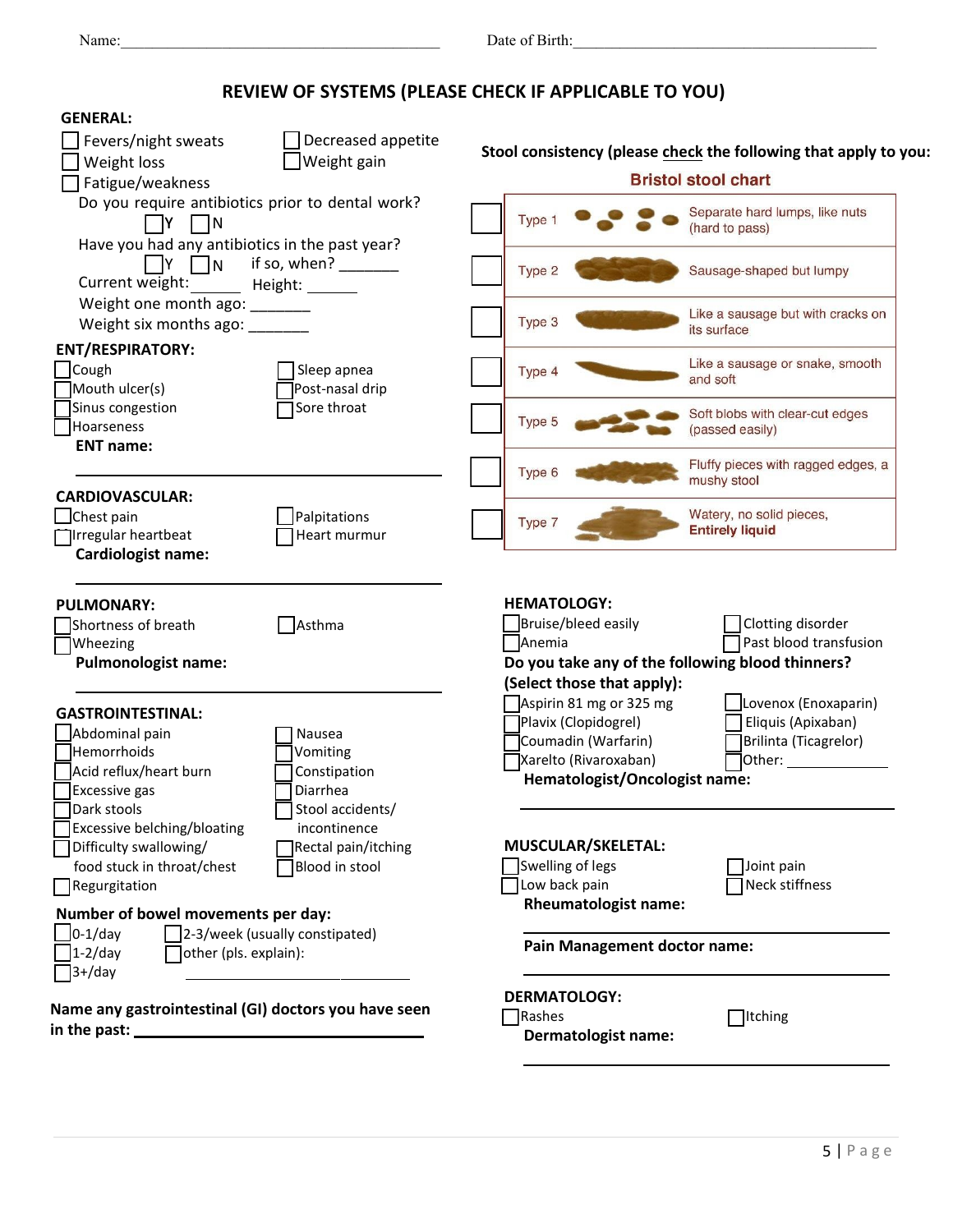| Name:                                                                                       |                                       | Date of Birth:                                                                                                                                                                                                                                                                                             |                                                            |
|---------------------------------------------------------------------------------------------|---------------------------------------|------------------------------------------------------------------------------------------------------------------------------------------------------------------------------------------------------------------------------------------------------------------------------------------------------------|------------------------------------------------------------|
| <b>MENTAL HEALTH:</b><br>Anxiety<br>lInsomnia<br><b>Psychiatrist name:</b>                  | Depression<br><b>Excessive stress</b> | <b>ENDOCRINE:</b><br>Heat intolerance<br>Cold intolerance<br><b>Endocrinologist name:</b>                                                                                                                                                                                                                  | Constantly thirsty<br>$\Box$ Hair loss                     |
| <b>NEUROLOGY:</b><br>Headaches<br>Lightheadedness/<br><b>Dizziness</b><br>Neurologist name: | Numbness/tingling<br>Seizure disorder | <b>GENITOURINARY:</b><br>Kidney function problems<br>Leaking urine<br>(Urinary incontinence)<br>Difficulty urinating<br>Urologist:                                                                                                                                                                         | <b>Recurrent UTIs</b><br>Getting up at night to<br>urinate |
| <b>EYES:</b><br>$\Box$ Glaucoma<br><b>Ophthalmologist name:</b>                             | Changes in vision                     | <b>GYNECOLOGY:</b><br>Menopausal<br>Irregular menstrual cycles<br>Birth control: The control of the control of the control of the control of the control of the control of the control of the control of the control of the control of the control of the control of the control of the control<br>OB/GYN: | $\Box$ Heavy menstrual cycles                              |
|                                                                                             |                                       |                                                                                                                                                                                                                                                                                                            |                                                            |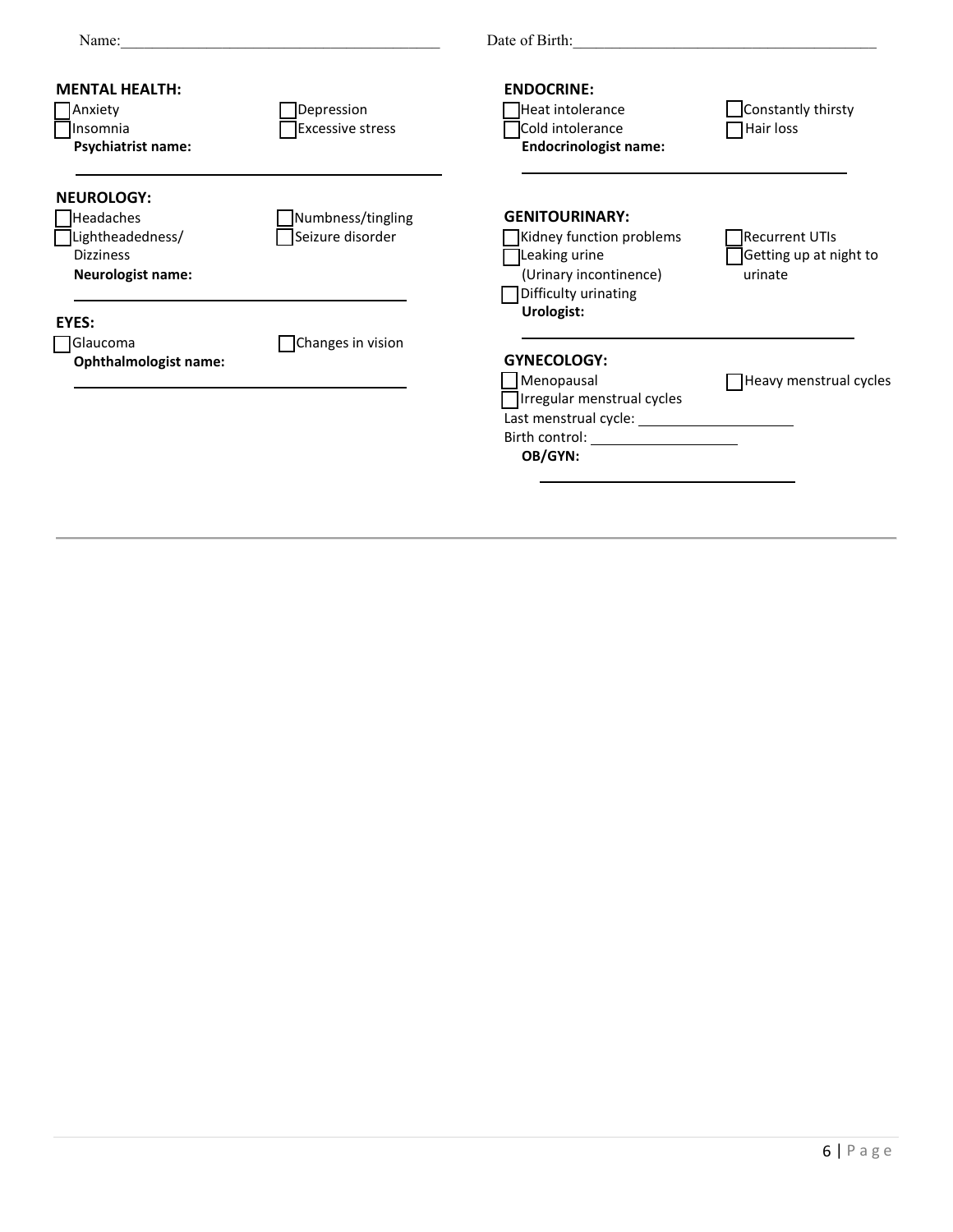| $\mathbf{Date}$ of Rirth: |  |
|---------------------------|--|

Name: the contract of Birth: the Contract of Birth: Contract of Gender: OF OM ONon-Binary

**PATIENT INFORMATION FORM**

| Patient Address:<br><u> </u><br>STREET ADDRESS                                                                 | $APT.$ #                                                                                                       | $CITY$ and $CITY$       | <b>STATE</b><br>ZIP     |
|----------------------------------------------------------------------------------------------------------------|----------------------------------------------------------------------------------------------------------------|-------------------------|-------------------------|
|                                                                                                                |                                                                                                                |                         |                         |
|                                                                                                                |                                                                                                                |                         |                         |
| Preferred language:  O English OSpanish OOther:  1998                                                          |                                                                                                                |                         |                         |
|                                                                                                                |                                                                                                                |                         |                         |
| Race: OAmerican-Indian OAsian OAfrican-American OCaucasian                                                     | <b>O</b> Hispanic                                                                                              |                         |                         |
|                                                                                                                |                                                                                                                |                         |                         |
|                                                                                                                |                                                                                                                |                         |                         |
| Name of subscriber: example and the set of subscribers of subscribers and the set of subscribers of subscriber |                                                                                                                |                         | DOB: / /                |
| Insurance Address: : STREET ADDRESS                                                                            | <u> 1989 - Johann Barbara, martxa alemaniar arg</u>                                                            | <b>CITY</b>             | <b>STATE</b><br>ZIP     |
|                                                                                                                |                                                                                                                |                         |                         |
|                                                                                                                |                                                                                                                |                         |                         |
|                                                                                                                | Relationship to patient: Note that the set of the set of the set of the set of the set of the set of the set o |                         | $DOB:$ _____/ ____/ ___ |
|                                                                                                                |                                                                                                                |                         |                         |
| STREET ADDRESS                                                                                                 |                                                                                                                | <b>CITY</b>             | <b>STATE</b><br>ZIP     |
|                                                                                                                |                                                                                                                |                         |                         |
| <b>LAST NAME</b>                                                                                               | <b>FIRST NAME</b>                                                                                              |                         |                         |
|                                                                                                                |                                                                                                                |                         |                         |
| Address: (if different than patient) ________                                                                  |                                                                                                                |                         |                         |
| STREET ADDRESS                                                                                                 |                                                                                                                | $APT.$ #<br><b>CITY</b> | <b>STATE</b><br>ZIP     |

**CONSENT TO TREAT:** The undersigned consents to healthcare encompassing routine diagnostic procedures, medical treatment, and other services rendered to the patient by Comprehensive GI Care and/or associates.

**NO GUARANTEES:** It is understood that the practice of medicine and surgery and the rendering of healthcare is not an exact science. Therefore, no guarantees have been made as to the results of treatments, examinations, or other health services rendered by Comprehensive GI Care and/or associates.

**ASSIGNMENT OF BENEFITS:** The undersigned authorizes, whether he/she signs as agent or as patient, direct payment to Comprehensive GI Care of any insurance benefits otherwise payable to or on behalf of the undersigned for treatment and health care services rendered by Comprehensive GI Care and/or Associates at a rate not to exceed Comprehensive GI Care normal charges. It is agreed that payment to Comprehensive GI Care pursuant to this authorization by an insurance company shall discharge said insurance company of any and all obligations under policy to the extent of such payment. It is understood by the undersigned that he/she is financially responsible for charges not covered by this assignment. **RELEASE OF MEDICAL RECORDS:** The undersigned agrees that, to the extent necessary, to determine liability for payment and to obtain reimbursement. Comprehensive GI Care and/or associates may disclose portions or the patient's records, including his/her medical records to any person or entity which may be liable for all or any portion of medical charges. Special permission is needed to release this information where the patient is being treated for alcohol or drug abuse.

**CERTIFICATION:** The undersigned certifies that he/she has read the foregoing, and is the patient, the patient's legal representative or is duly authorized by the patient as the patient's general agent to execute this agreement and to accept its terms.

**SIGNATURE – PATIENT/GUARDIAN/CONSERVATOR/OTHER DATE:**

**IF SIGNED BY OTHER THAN PATIENT, INDICATE RELATIONSHIP DATE:**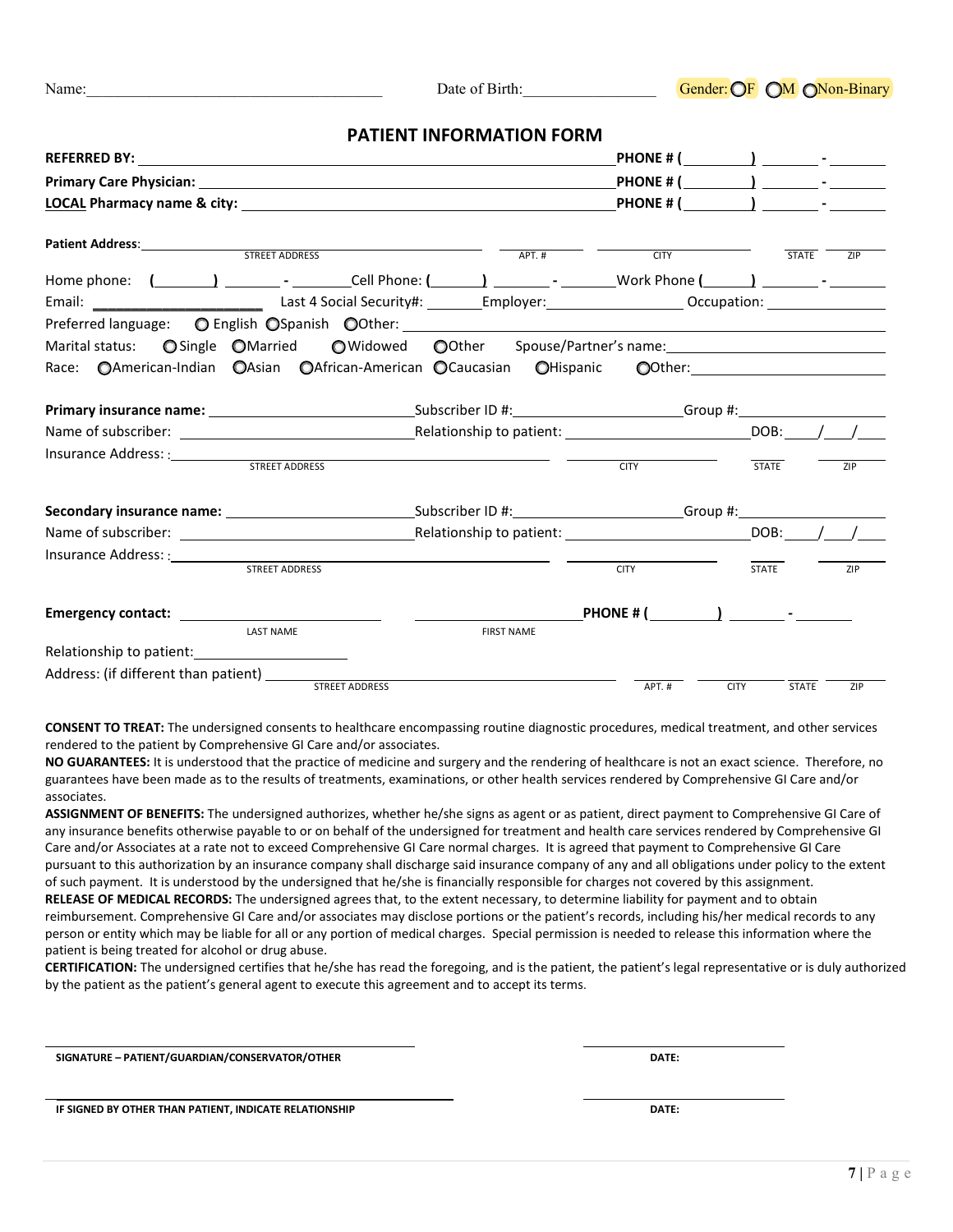### **FINANCIAL POLICY**

Thank you for allowing us to participate in your healthcare. We are committed to your treatment being successful and as pleasant as possible.

In the day and age of various health care plans including Medicare, private insurance, and other medical insurance, we understand the medical insurance field can be quite confusing. Please read and sign. Thank you.

- 1. **MEDICARE PATIENTS:** We are contracted providers with Medicare and accept assignment on all your claims. You are responsible for all deductible and co-insurance balances. If you have a secondary or supplemental insurance, we will be glad to bill as a courtesy to you. If you only have Medicare, your 20% copay is due upon receipt of the Medicare payment. Failure to do so puts your physician in jeopardy with Medicare.
- 2. **MEDI-CAL AND COVERED CALIFORNIA (OBAMA CARE PLANS/AFFORDABLE CARE ACT):** We are **NOT** contracted with Medi-Cal and **SOME** Covered California Plans. Patients with Medi/Medi plans may be responsible for the Medi-Cal portion of the claim, payable at time of service
- 3. **PRIVATE INSURANCE:** We bill your insurance as a courtesy. You may be responsible for a percentage of physician's fees as well as your deductible and/or co-insurance. It is the patients' responsibility to be aware of any deductible balance or copay. You may also need authorization to be seen and/or for procedures. If you have any questions, call your insurance company.
- 4. **COPAYS:** Due at time of service .
- 5. **MANAGED CARE PLANS:** Because our providers are specialists, you have been referred to us by your primary care provider. You are responsible for ensuring that we have an authorization, if necessary. We are responsible for obtaining future authorizations for any follow-up care.
- 6. **NO INSURANCE:** Payment in full is due at time of service.
- 7. **METHODS OF PAYMENT:** We accept cash, check and credit cards. We can also approve a payment plan agreed to by our financial counselor, if necessary.
- 8. **APPOINTMENTS:** We are happy to re-schedule your appointment. We would appreciate you giving us 24-hour notice. **A** fee of \$50 will be charged if less than 24 hour notice is given for an office visit. If a procedure is cancelled, we require 72 **hour notice or \$100 will be charged.** If you miss three appointments without prior notice, you may be dismissed from the practice
- 9. **OPEN ACCOUNTS:** We will do everything possible to make it easy for you to take care of your financial obligations. We would appreciate a phone call in the event you are experiencing financial difficulties and require a payment arrangement.
- 10. **ASSIGNMENT OF BENEFITS:** You will be asked to sign an assignment of benefits form. If you receive payment, please remit in full to our office to ensure your account can be properly credited.
- 11. **REQUESTS FOR FORMS/LETTERS:** A fee of \$25.00-\$50.00 per form will be charged, depending on complexity, for completion of any forms/letters such as disability, family medical leave, jury duty, workers compensation, FAA license, military leave, travel agencies, etc. Your understanding of this necessity is greatly appreciated.

Thank you for trusting us with your care and if you have any questions, please do not hesitate to contact the office.

#### **I have read and understood the above information. I agree to comply with this financial policy.**

| Name:      | Date of Birth: |  |
|------------|----------------|--|
|            |                |  |
| Signature: | Date:          |  |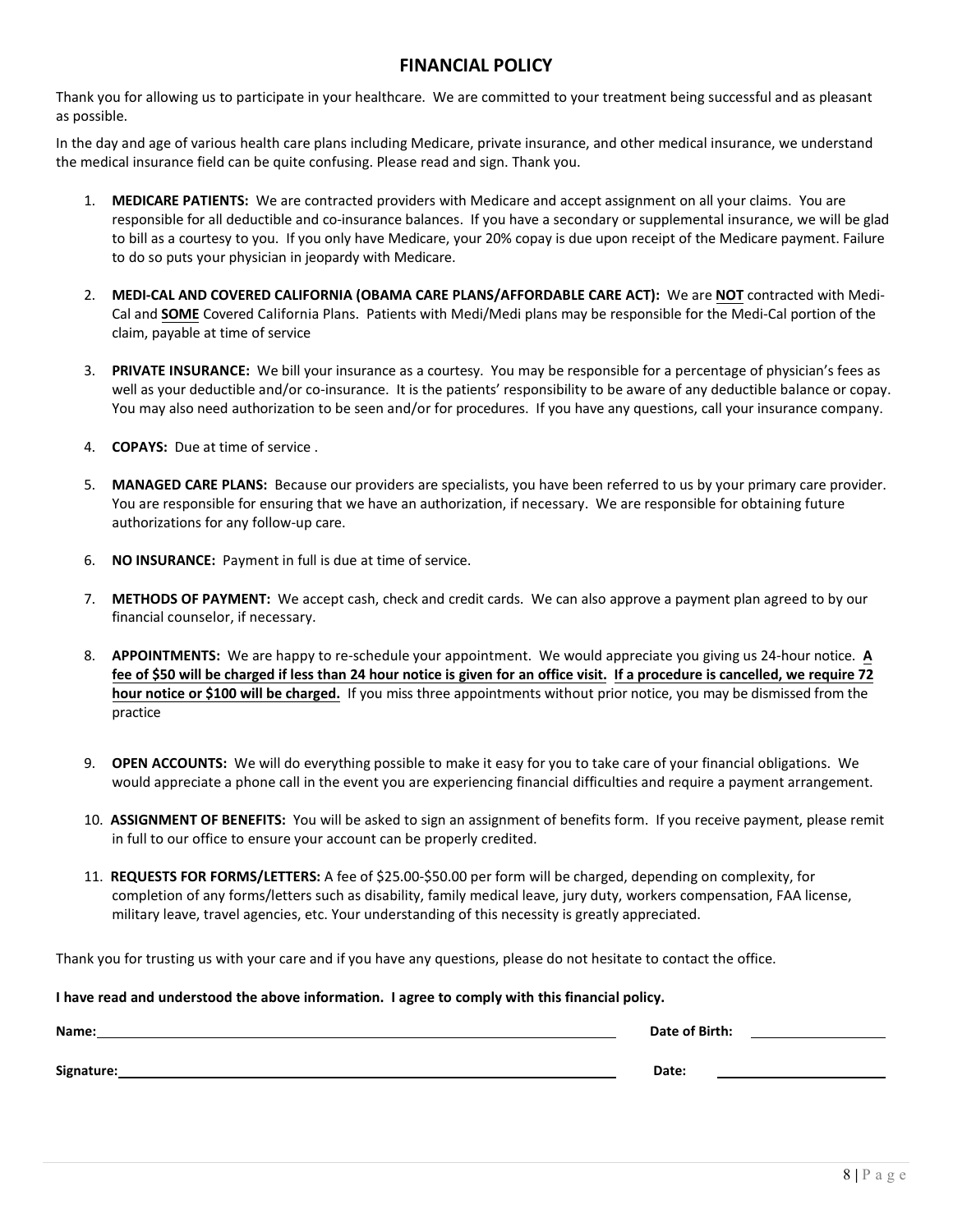# **NOTICE OF PRIVACY PRACTICES ACKNOWLEDGMENT**

I understand that, under the Health Insurance Portability and Accountability Act of 1996 ("HIPAA"), I have certain rights to privacy regarding my protected health information. I understand that this information can and will be used to:

- $\Box$  Conduct, plan and direct my treatment and follow-up among the multiple health care providers who may be involved in that treatment directly and indirectly.
- $\Box$  Obtain payment from third-party payers.
- $\Box$  Conduct normal health care operations such as quality assessments and physician certifications.

I may request a copy of your *"Notice of Privacy Practice"* containing a complete description of the uses and disclosure of my health information. I understand that this organization has the right to change its *"Notice of Privacy Practice"* from time to time and that I may contact this organization at this address above to obtain a copy of the *"Notice of Privacy Practice"*.

I may request in writing that you restrict how private information is used or disclosed to carry out treatment, payment or healthcare operations. I also understand you are not required to agree to my requested restrictions but if you do not agree then you are bound to abide by the privacy restrictions stated in your *"Notice of Privacy Practice".*

The HIPAA privacy rule gives individuals the right to request a restriction on uses and disclosures of protected health information (PHI). The individual is also provided the right to request confidential communications or that a communication of PHI be made by alternative means, such a sending correspondence to the individual's office instead of the individual's home. This office will generally contact patients by written communication or phone calls. We will send letters to you or call the numbers which you have provided us on your patient information sheet.

#### **Home Telephone**

Okay to leave message with detailed information Leave message with call-back number only

#### **Cellphone**

Okay to leave message with detailed information Leave message with call-back number only

### **Work Telephone**

Okay to leave message with detailed information ◯ Leave message with call-back number only

#### **Written Communication**

O Okay to mail to my home address

Please mail to another address:

The Privacy rule requires healthcare providers to take reasonable steps to limit the use or disclosure of, and requests for PHI to the minimum necessary to accomplish the intended purpose. These provisions do not apply for uses or disclosures made pursuant to an authorization requested by the individual.

#### **Record of Disclosure of Protected Health Information**

authorize the office of Comprehensive GI Care to contact the following person(s), such as a spouse, relative, etc. (**EXCLUDING YOURSELF, PCPs, AND REFERRING MDs**), if needed, regarding my medical information.

**Name/Relationship Telephone number Name/Relationship Telephone number**

**Patient Name Patient Signature Date**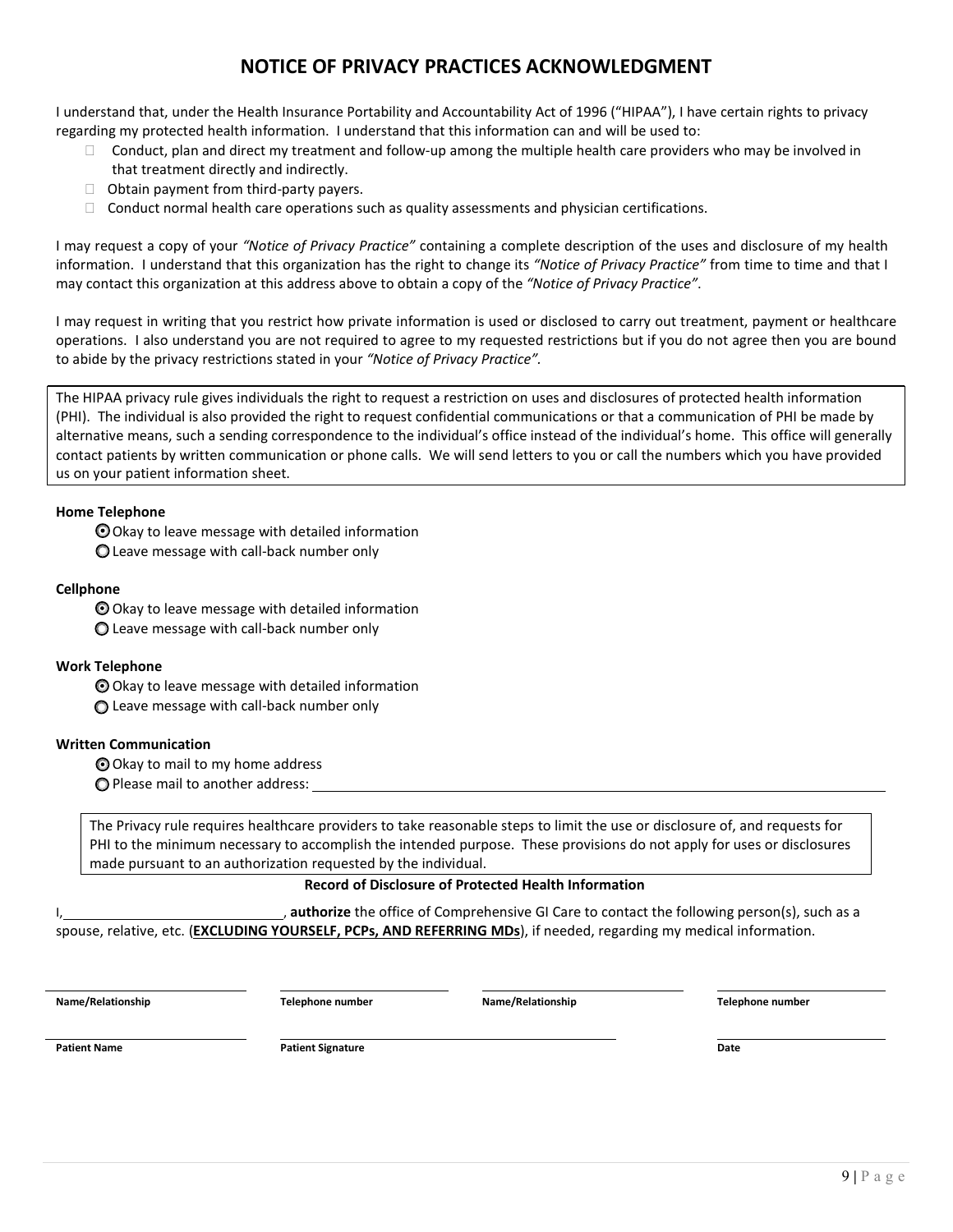## **HIPAA- Compliant Request of the Release of Medical Records**

### **Persons Authorized to Disclose Information (Who records are being requested from)**

| Person(s) to Whom Information Will Be Disclosed                                                        |      |                       |
|--------------------------------------------------------------------------------------------------------|------|-----------------------|
| Information described above may be disclosed to:                                                       |      |                       |
| <b>Comprehensive GI Care</b>                                                                           |      | Phone: (562) 596-5552 |
| 4772 Katella Avenue Suite 200                                                                          | Fax: | (562) 596-5340        |
| Los Alamitos, CA 90720                                                                                 |      |                       |
| Information to Be Used or Disclosed                                                                    |      |                       |
| The information covered by this authorization includes:                                                |      |                       |
| $\mathcal{V}$ Lab work (last 6 months), other relevant labs (CBC, CMP, CRP, Stool studies, IBD panel)  |      |                       |
| $ v $ Endoscopy and colonoscopy reports and pathology results                                          |      |                       |
| $\triangledown$ Imaging (Relevant CT scans, abdominal ultrasounds, x-rays)                             |      |                       |
| $\triangledown$ Consult notes                                                                          |      |                       |
| $\Box$ OTHER:                                                                                          |      |                       |
| <b>Purpose of Disclosure</b><br>Information listed above will be disclosed for the following purposes: |      |                       |

 $\angle$  Continuity of patient care

**Other:** 

#### **Expiration Date of Authorization**

This authorization is effective through **12/31/2025** unless revoked or terminated earlier by the patient or the patient's personal representative.

#### **Right to Terminate or Revoke Authorization**

You may revoke or terminate this authorization by submitting a written revocation to the practice. You should contact the Privacy Officer at 4772 Katella Ave. Suite 200 Los Alamitos, California 90720.

#### **Potential for Re-disclosure**

Information that is disclosed under this authorization may be disclosed again by the person or organization to which it is sent.

#### **Rights of the Individual**

- o You may inspect or copy information used or disclosed under this authorization.
- o You may refuse to sign this authorization

#### **Effect of Refusing Authorization**

If you refuse to sign this authorization, the Practice will not deny any treatment except research-related treatment or treatment that you have requested for the purpose of disclosure of others, including:

| <b>Patient Name:</b>                                                         | Date of Birth: The Case of Birth:    | Last 4 SSN#: | Date: the contract of the contract of the contract of the contract of the contract of the contract of the contract of the contract of the contract of the contract of the contract of the contract of the contract of the cont |  |  |  |  |
|------------------------------------------------------------------------------|--------------------------------------|--------------|--------------------------------------------------------------------------------------------------------------------------------------------------------------------------------------------------------------------------------|--|--|--|--|
| Signature:                                                                   |                                      |              |                                                                                                                                                                                                                                |  |  |  |  |
| Patient Representative (Only for patients who is a minor or unable to sign): |                                      |              |                                                                                                                                                                                                                                |  |  |  |  |
|                                                                              | Signature of Patient Representative: |              | Date:                                                                                                                                                                                                                          |  |  |  |  |